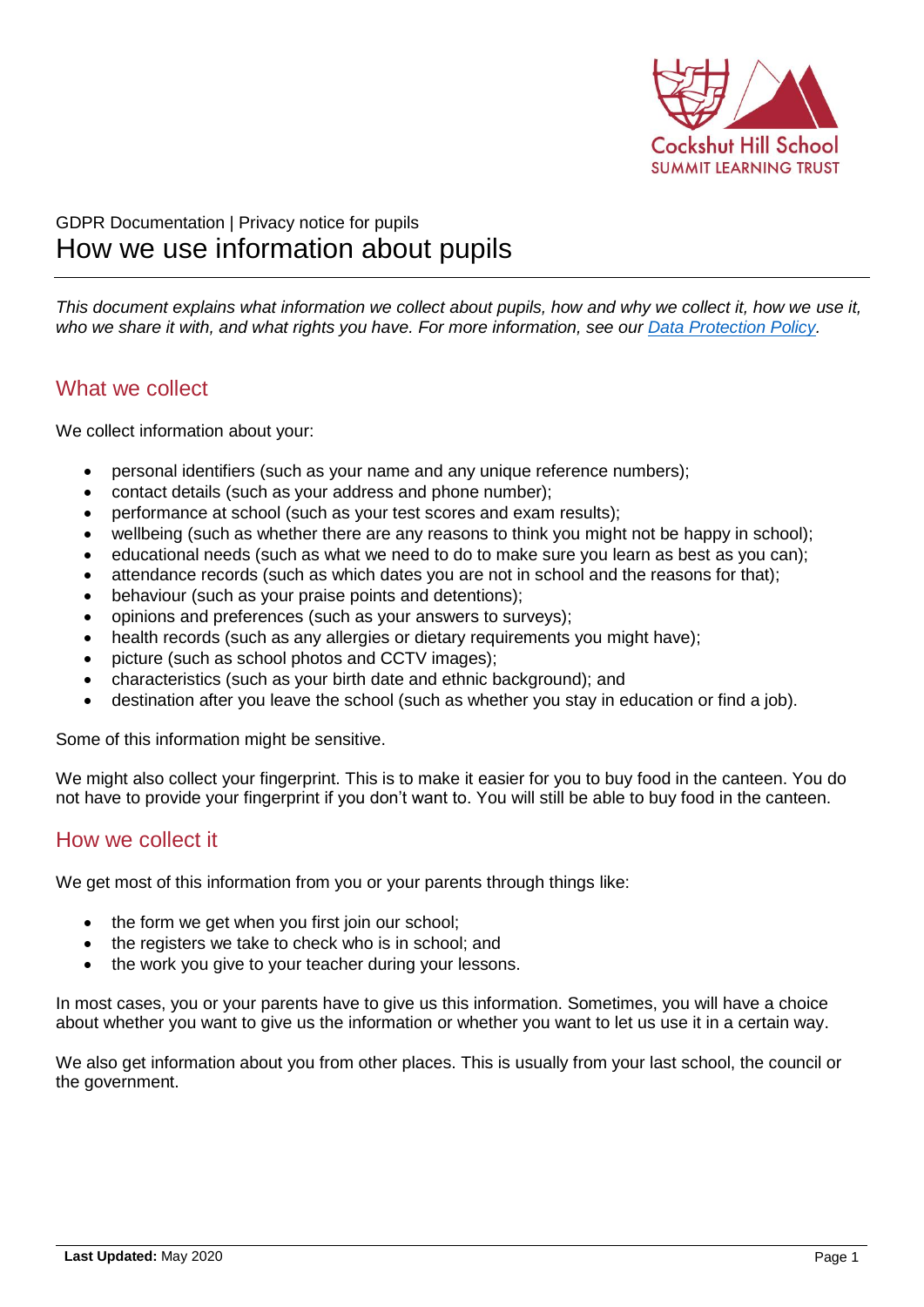# Why we collect it and how we use it

We collect and use your information for different purposes.

#### **To help us run our school** *(public task)*

We have to use your information so that we can run our school, including to:

- get in touch with you (or your parents, carers or guardians) when we need to;
- check how well you are doing and work out whether you or your teachers need extra help;
- make sure we can help you learn as best as you can;
- check how well our school is doing as a whole; and
- run other services, like school meals and school counselling.

#### **To allow us follow the law** *(legal obligation)*

We have to use some of your information because the law says we must, including to:

• keep you safe and look after your wellbeing.

#### **To help us promote our pupils and our school** *(consent)*

We might want to use your information as part of our promotional work, including to:

- celebrate your achievements on our website, on social media or in a newspaper; and
- help us advertise our school in our brochures and prospectuses.

We will always ask for consent before we use your information in this way. We might ask you for your consent or we might ask your parents to give their consent.

If you give your consent for us to do this, you can change your mind at any time.

We often need to use your information for more than one reason.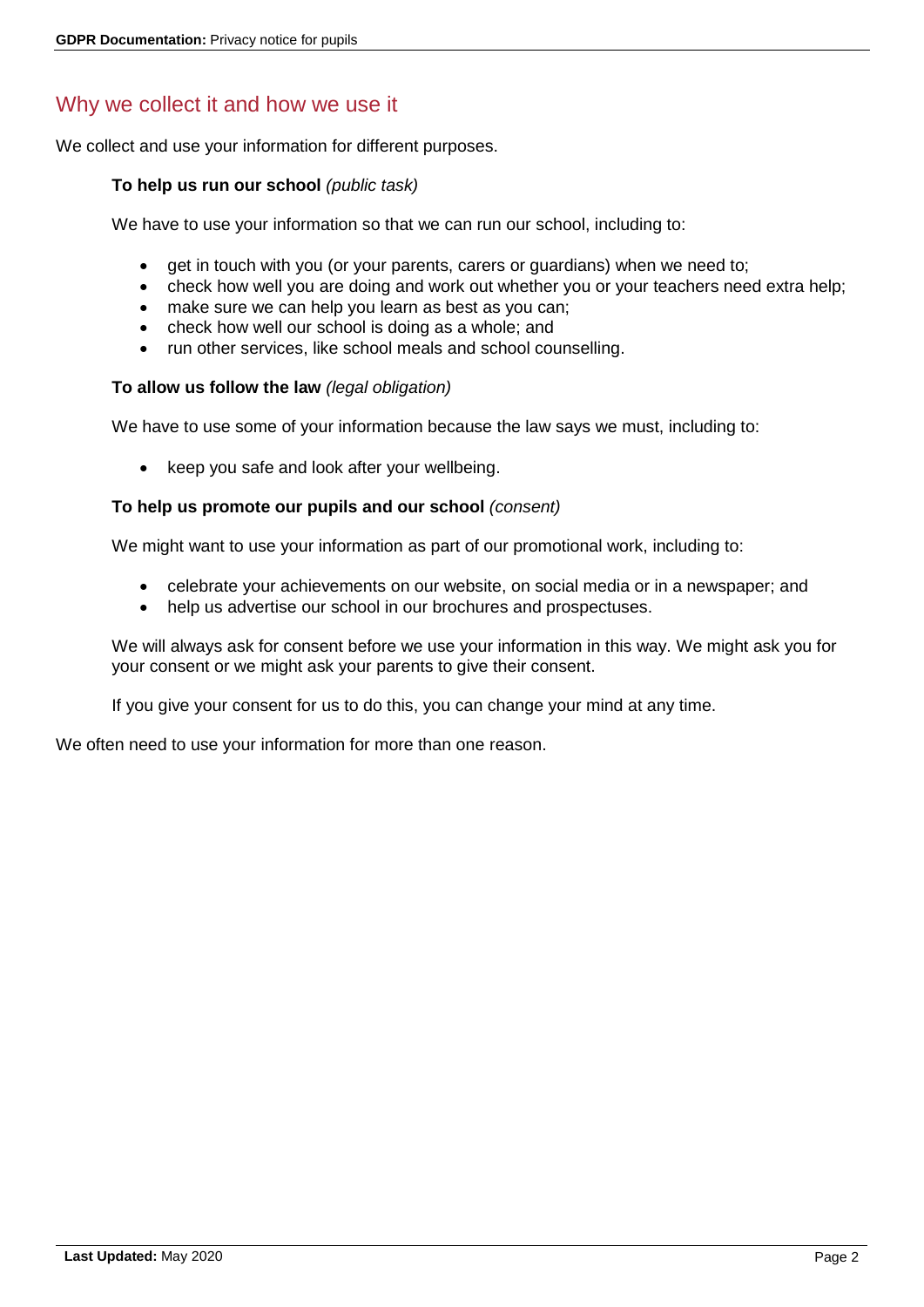## Who we share it with

Sometimes, we need to share your information with other organisations.

#### **By law** *(legal obligation)*

The law says we need to share your information with:

- the Department for Education, under The Education (Information About Individual Pupils) (England) Regulations 2013; and
- the council, for things such as:
	- o making sure you are safe, *under The Children Act 2004*;
	- o providing youth services and careers advice, *under The Education Act 1996*;
	- o keeping other people healthy, *under The Health Protection (Local Authority Powers) Regulations 2010*; and
	- o making sure you have an education, *under The Education (Pupil Registration) (England) Regulations 2006*.

#### **By contract** *(contract)*

Sometimes, we need to ask other organisations to help us do things. We might need to share your information with them so they can do that. These organisations are called our "data processors". The main organisations we work with include:

- [Arbor,](https://arbor-education.com/) which gives us the system we use to store most information about you;
- [CPOMS,](https://www.cpoms.co.uk/) which gives us the system we use to store information about your wellbeing;
- [SISRA,](https://www.sisra.com/) which gives us a system we use to check on your academic performance; and
- [ParentPay,](https://www.parentpay.com/) which lets your parents make payments for things like school meals.

Whenever we share your information with a data processor, we will make sure they keep your information safe.

### What rights you have

You have rights about how your information is used and kept safe. For example, you can:

- ask to see the information we have about you;
- say that you don't want us to use it;
- ask us to limit the way we use it;
- ask us to correct it if you think it's wrong:
- ask us to delete it; and
- complain about how we use it.

For more information about your rights, visit the ICO's website: [www.ico.org.uk/your-data-matters/.](https://ico.org.uk/your-data-matters/)